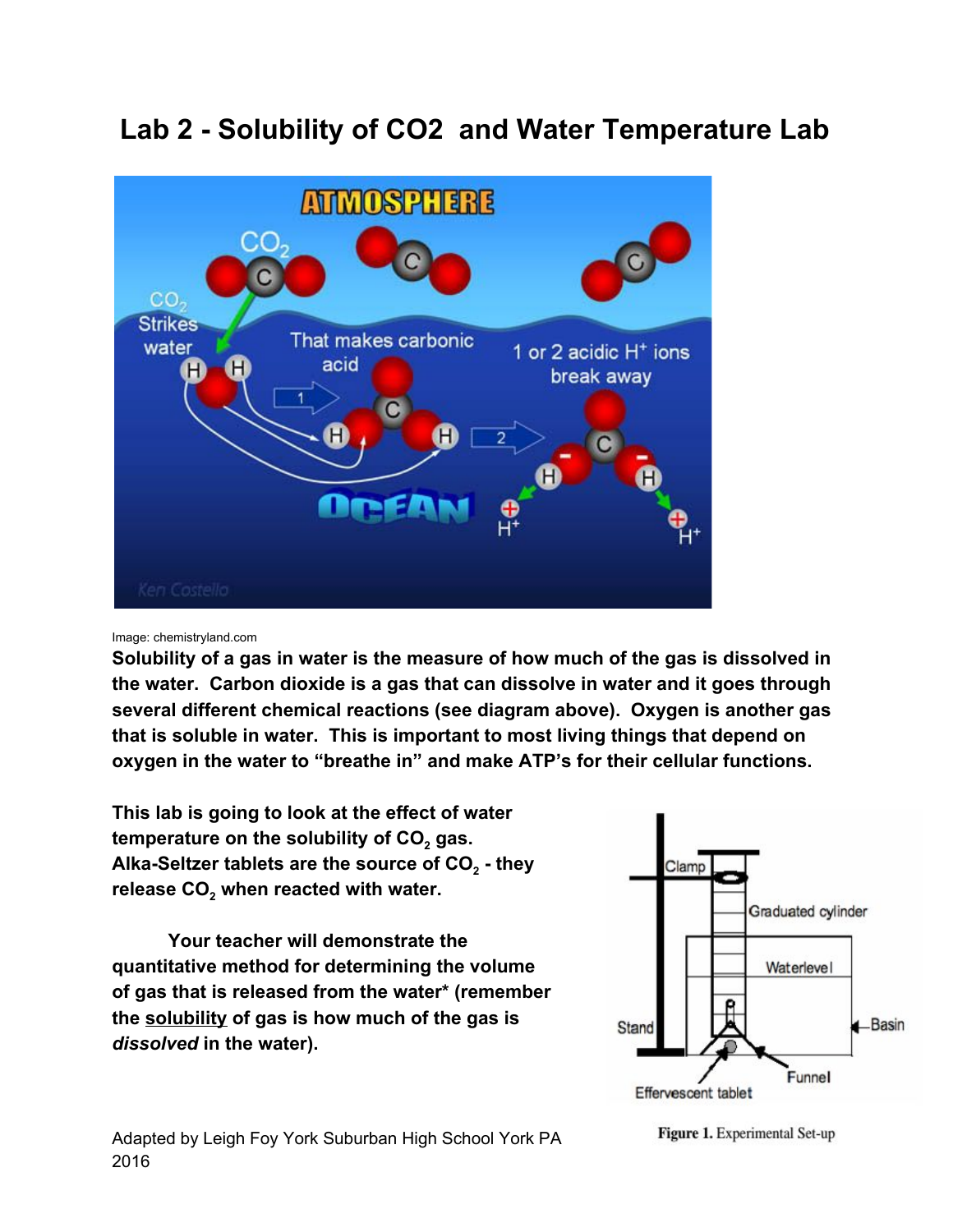

Remember that you will need to fully fill the graduated cylinder with water and then cover the top with a Petri dish and then put it upside down in the basin of water. Carefully remove the Petri dish. You will need to then put the Alka-Seltzer tablet under a funnel positioned under the graduated cylinder when you are ready to start your experiment. The volume of gas (in mL) that is released from the water will displace the water in the graduated cylinder and can be measured quantitatively.

### **Materials**

500 mL graduated cylinder Clamp Petri dish Funnel **Basin** Ring Stand Temperature probe (or thermometer) Ice and hot plates Alka-Seltzer tablets

#### **State your Experimental Question**

#### **State your Hypothesis**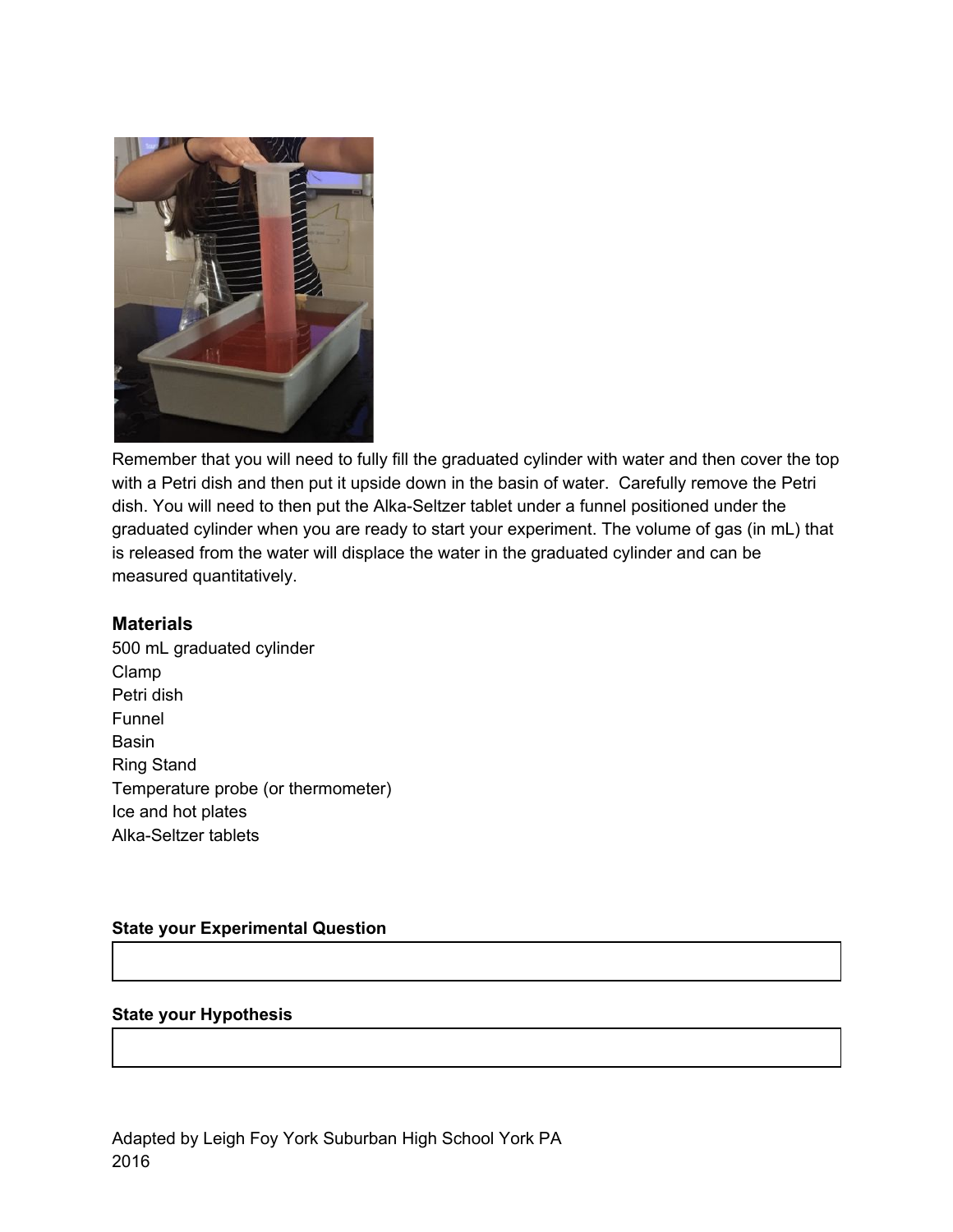## **What is your Dependent Variables?**

#### **What are some variables to control? List 3**

**Procedure - briefly outline your procedure in steps below:**

**1.**

**2.**

**3**

**4.**

**5.**

**Your group will do 3 trial. Design your data table and insert it below:**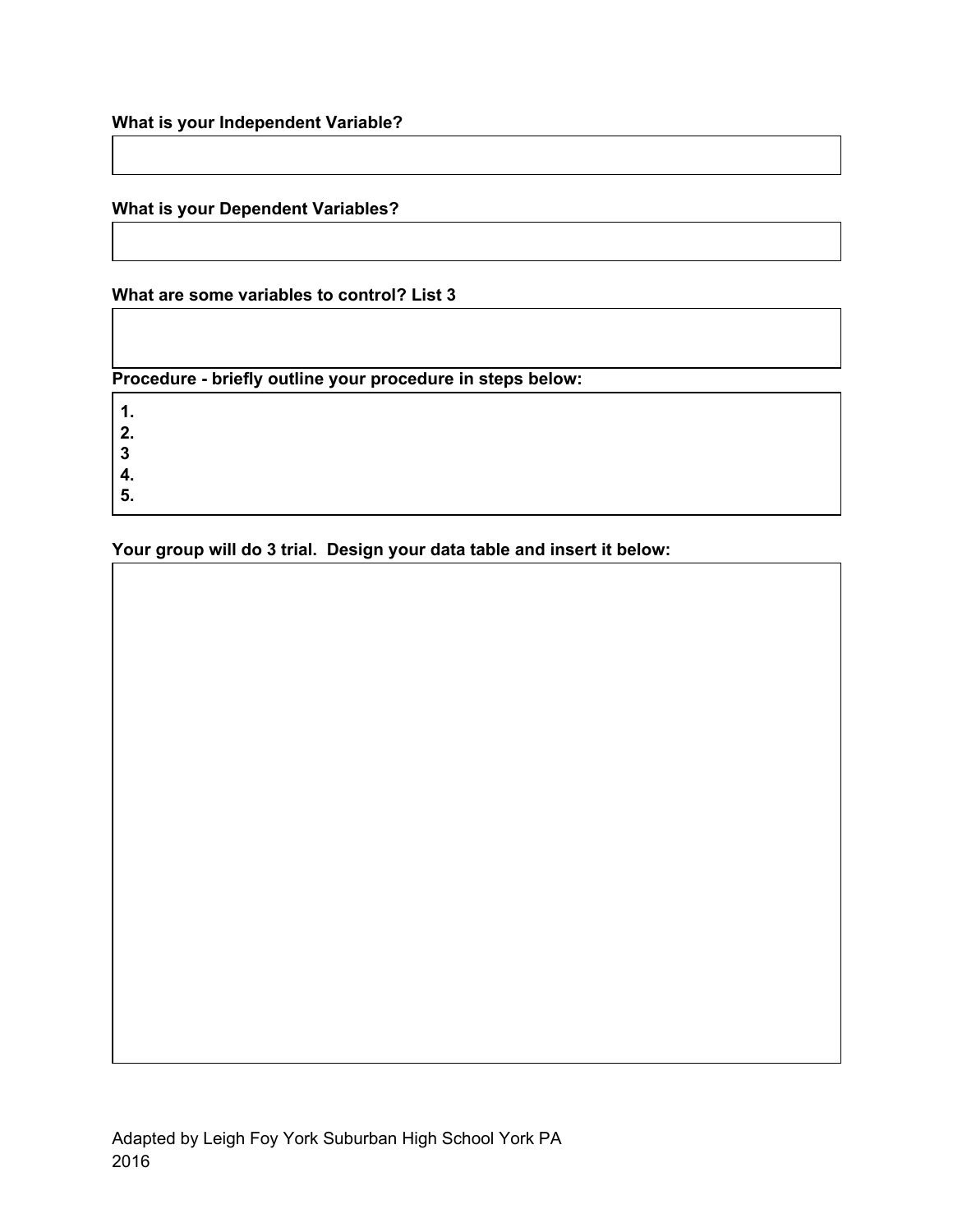**After you 3 trials, create a bar graph in Google spreadsheets to show the results of your experiment. Make sure you have an appropriate title on your graph as well as labeling your axis. Graph and Insert it below:**

## **Analysis Questions**

**1.What is the effect of water temperature on the solubility of CO<sup>2</sup> gas? Did your experimental data support your hypothesis? Explain.**

**2. Climate change will not only produce a warmer world, but a warmer ocean as well. Predict the effect of a warmer ocean on atmospheric levels of CO<sup>2</sup> and explain based on the results of your experiment. Use the term "solubility" in your answer.**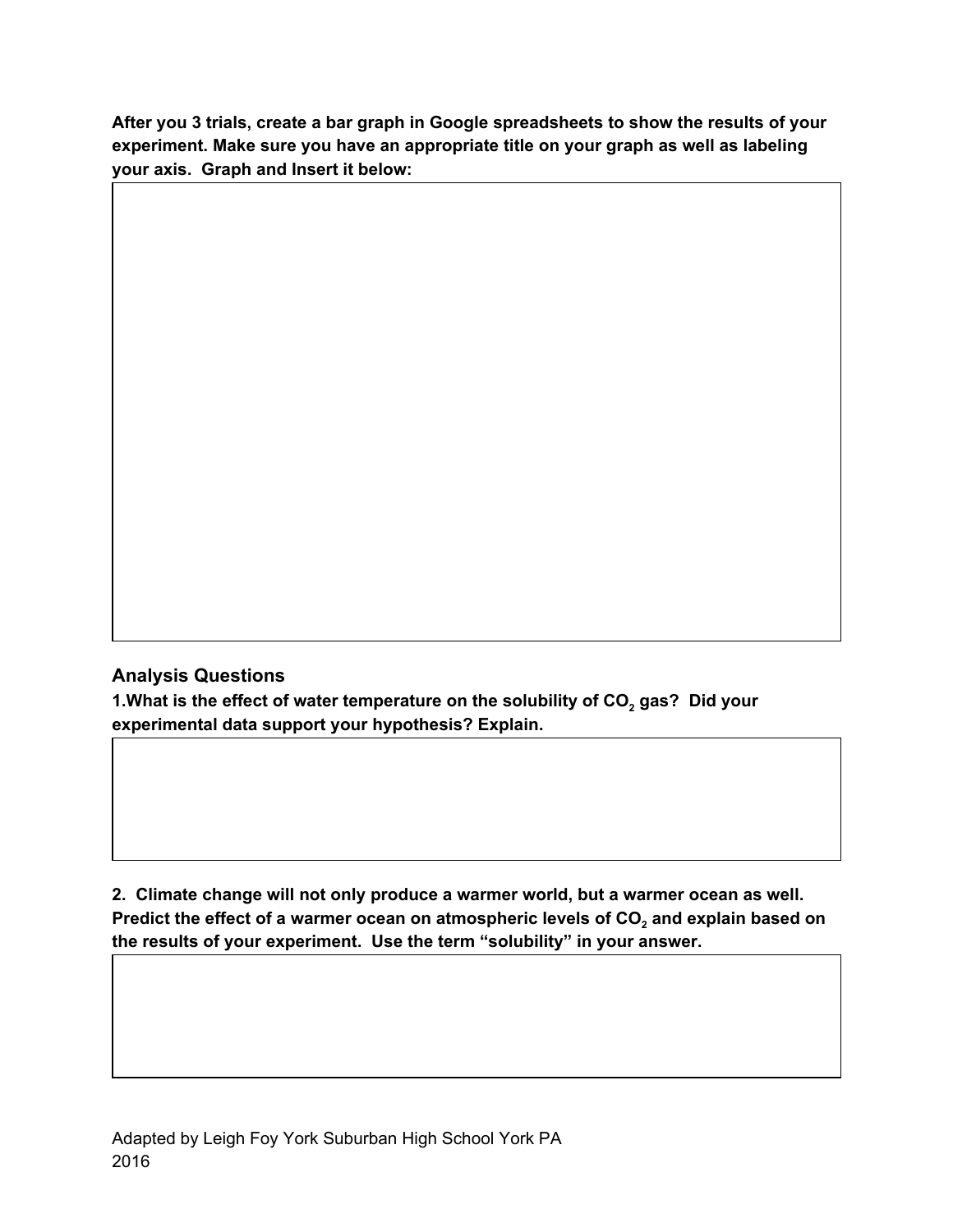**3. What world oceans would you expect to uptake more atmospheric CO<sup>2</sup>? Where in the world's oceans would you expect to uptake less CO<sup>2</sup> . Explain**

**4. What were some errors in your experiment? List 3.**

**5. If you had a chance to experiment more with this setup, what experiment would you do? For example, what do you think would happen if you dissolved 2 Alka-Seltzer tablets one right after another?**

**6. Looking at the diagram of the oceans and CO<sup>2</sup> at the beginning of this lab, predict what would happen to the pH of the ocean if more CO2, was dissolved in the ocean waters. Explain.**